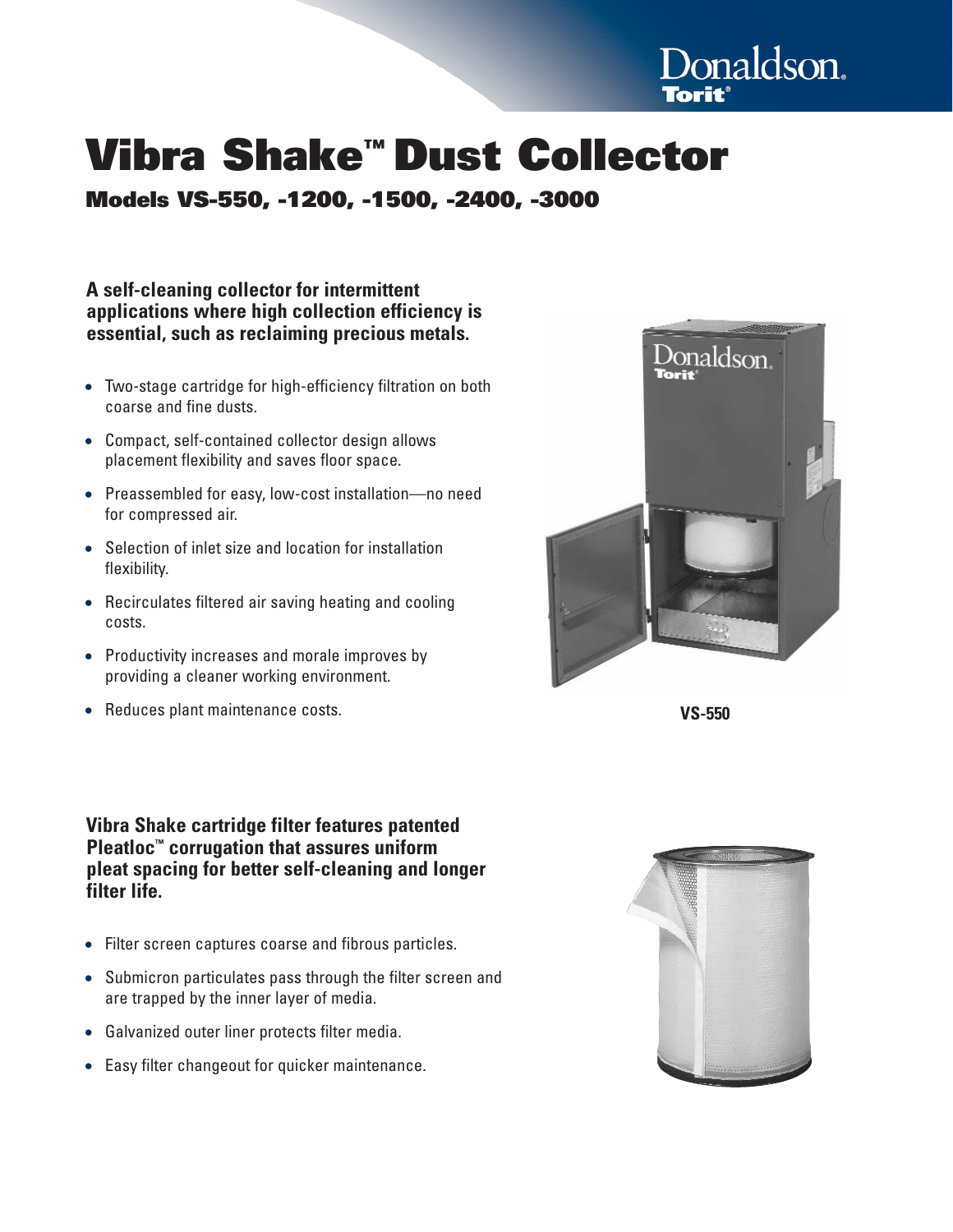## **Operational Explanation**



Automatic mechanical self-cleaning ensures the filter cartridge is cleaned every time the unit is shut off. It does an excellent job more cost effectively, and it does it quietly because of heavy-duty construction, special sound-attenuating material, and a vibration isolation motor mount.

## **Multiple Rating Table**

| <b>Model</b>   | <b>Nominal</b><br>Airflow*<br>(cfm) | <b>Motor</b><br>(hp) | <b>Inlet</b><br>(inches) | <b>External</b><br><b>Static</b><br><b>Pressure</b><br>("wg) | <b>Model</b>   | <b>Nominal</b><br>Airflow*<br>(cfm) | <b>Motor</b><br>(hp) | <b>Inlet</b><br>(inches) | <b>External</b><br><b>Static</b><br><b>Pressure</b><br>"wg |
|----------------|-------------------------------------|----------------------|--------------------------|--------------------------------------------------------------|----------------|-------------------------------------|----------------------|--------------------------|------------------------------------------------------------|
| <b>VS-500</b>  | 550                                 | $\mathbf{1}$         | $\overline{4}$           | 4.3                                                          | <b>VS-2400</b> | 2400                                | 5                    | 8                        | 5.7                                                        |
|                | 500                                 | 1                    | 4                        | 4.3                                                          |                | 2200                                | 5                    | 8                        | 6.2                                                        |
|                | 450                                 | 1                    | 4                        | 4.6                                                          |                | 2000                                | 5                    | 8                        | 6.7                                                        |
|                | 400                                 | 1                    | 4                        | 4.7                                                          |                | 1800                                | 5                    | 8                        | 7.0                                                        |
| <b>VS-1200</b> | 1243                                | 3                    | $6\phantom{1}$           | 4.8                                                          |                | 1600                                | 5                    | 8                        | 7.2                                                        |
|                | 1100                                | 3                    | 6                        | 5.8                                                          |                | 1400                                | 5                    | 8                        | 7.4                                                        |
|                | 1000                                | 3                    | 6                        | 6.2                                                          | <b>VS-3000</b> | 3300                                | 7.5                  | 10                       | 4.4                                                        |
|                | 800                                 | 3                    | 6                        | 7.2                                                          |                | 3000                                | 7.5                  | 10                       | 5.2                                                        |
|                | 700                                 | 3                    | 6                        | 7.5                                                          |                | 2800                                | 7.5                  | 10                       | 5.8                                                        |
| <b>VS-1500</b> | 1525                                | $5\phantom{.0}$      | $\overline{7}$           | 3.0                                                          |                | 2600                                | 7.5                  | 10                       | 6.6                                                        |
|                | 1447                                | 5                    | $\overline{7}$           | 3.6                                                          |                | 2400                                | 7.5                  | 10                       | 7.1                                                        |
|                | 1348                                | 5                    | 7                        | 4.2                                                          |                | 2200                                | 7.5                  | 10 <sup>°</sup>          | 7.6                                                        |
|                | 1200                                | 5                    | $\overline{7}$           | 5.2                                                          |                | 2000                                | 7.5                  | 10                       | 8.0                                                        |
|                | 1000                                | $5\,$                | $\overline{7}$           | 6.0                                                          |                | 1800                                | 7.5                  | 10                       | 8.2                                                        |

\* Based on clean filters.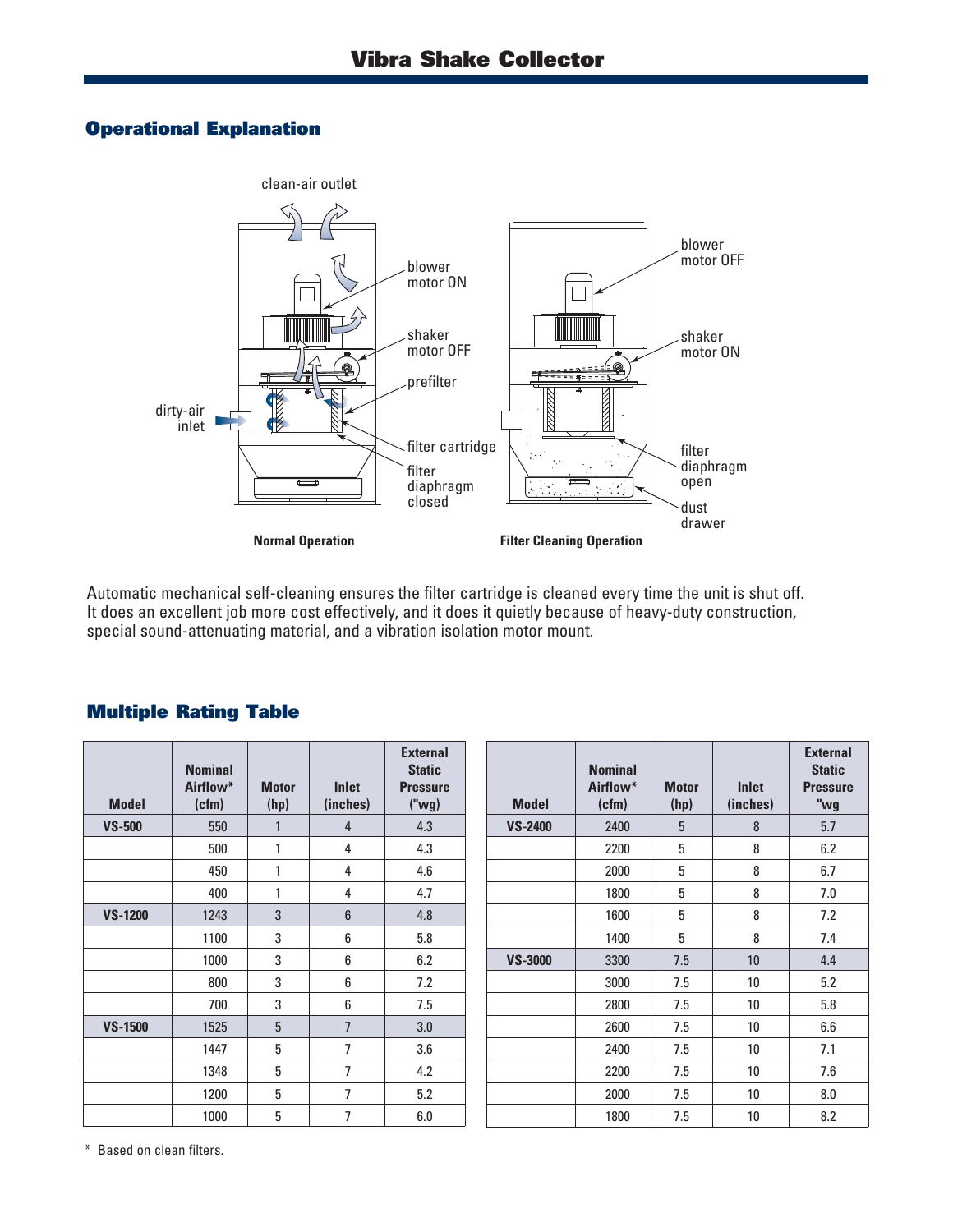## **Dimensions & Specifications**

| <b>Model</b>   | <b>Nominal</b><br>Airflow*<br>(cfm) | <b>Filter Area</b><br>(f t <sup>2</sup> ) | <b>Dust Drawer</b><br><b>Volume</b><br>(cu ft) | <b>Shipping Weight</b><br><b>Dust Drawer</b><br>(lbs) | <b>Shipping Weight</b><br><b>Hopper</b><br>(Ibs) | <b>Sound Level</b><br>$dB(A)$ ** |
|----------------|-------------------------------------|-------------------------------------------|------------------------------------------------|-------------------------------------------------------|--------------------------------------------------|----------------------------------|
| $VS - 550$     | 550                                 | 65                                        | 1.8                                            | 350                                                   | 490                                              | 69                               |
| <b>VS-1200</b> | 1200                                | 135                                       | 1.8                                            | 370                                                   | 510                                              | 74                               |
| <b>VS-1500</b> | 1500                                | 177                                       | 1.8                                            | 385                                                   | 525                                              | 79                               |
| <b>VS-2400</b> | 2400                                | 270                                       | 3.6                                            | 685                                                   | 960                                              | 81                               |
| <b>VS-3000</b> | 3000                                | 354                                       | 3.6                                            | 776                                                   | 1050                                             | 83                               |

\* Based on clean filters.<br>\*\* Published dB(A) sound levels are for units without HEPA filter and are an overall average. This average is determined for one operating condition and in a<br>controlled laboratory environment. Act







**VS-550, 1200 and 1500 Dust Drawer**



**E**

**VS-2400 and 3000 Dust Drawer**



**5-Gallon Pail All Models**



**Hopper and 55-Gallon Drum All Models**

| <b>Model</b>   | <b>Dimensions (inches)</b> |      |      |      |      |       |       |       |      |      |       |       |       |
|----------------|----------------------------|------|------|------|------|-------|-------|-------|------|------|-------|-------|-------|
|                | A                          | B    | C    | D    | E    |       | G     | н     | J    |      |       | M     | N     |
| $VS - 550$     | 24.7                       | 52.2 | 30.8 | 18.1 | 24.1 | 22.3  | 49.5  | 83.7  | 48.0 | 62.3 | 67.3  | 85.3  | 119.4 |
| <b>VS-1200</b> | 24.7                       | 62.2 | 30.8 | 28.1 | 34.1 | 22.3  | 59.3  | 93.7  | 48.0 | 62.3 | 67.3  | 101.4 | 129.4 |
| <b>VS-1500</b> | 24.7                       | 68.2 | 30.8 | 34.1 | 40.1 | 22.3  | 65.5  | 99.7  | 48.0 | 62.3 | 67.3  | 107.4 | 135.4 |
| <b>VS-2400</b> | 51.3                       | 69.2 | 33.0 | 28.1 | 34.2 | $- -$ | $- -$ | $- -$ | 48.0 | --   | $- -$ | 103.6 | 144.7 |
| <b>VS-3000</b> | 51.3                       | 75.2 | 33.0 | 34.1 | 40.1 | $- -$ | $- -$ | $- -$ | 48.0 | --   | $- -$ | 109.6 | 150.7 |